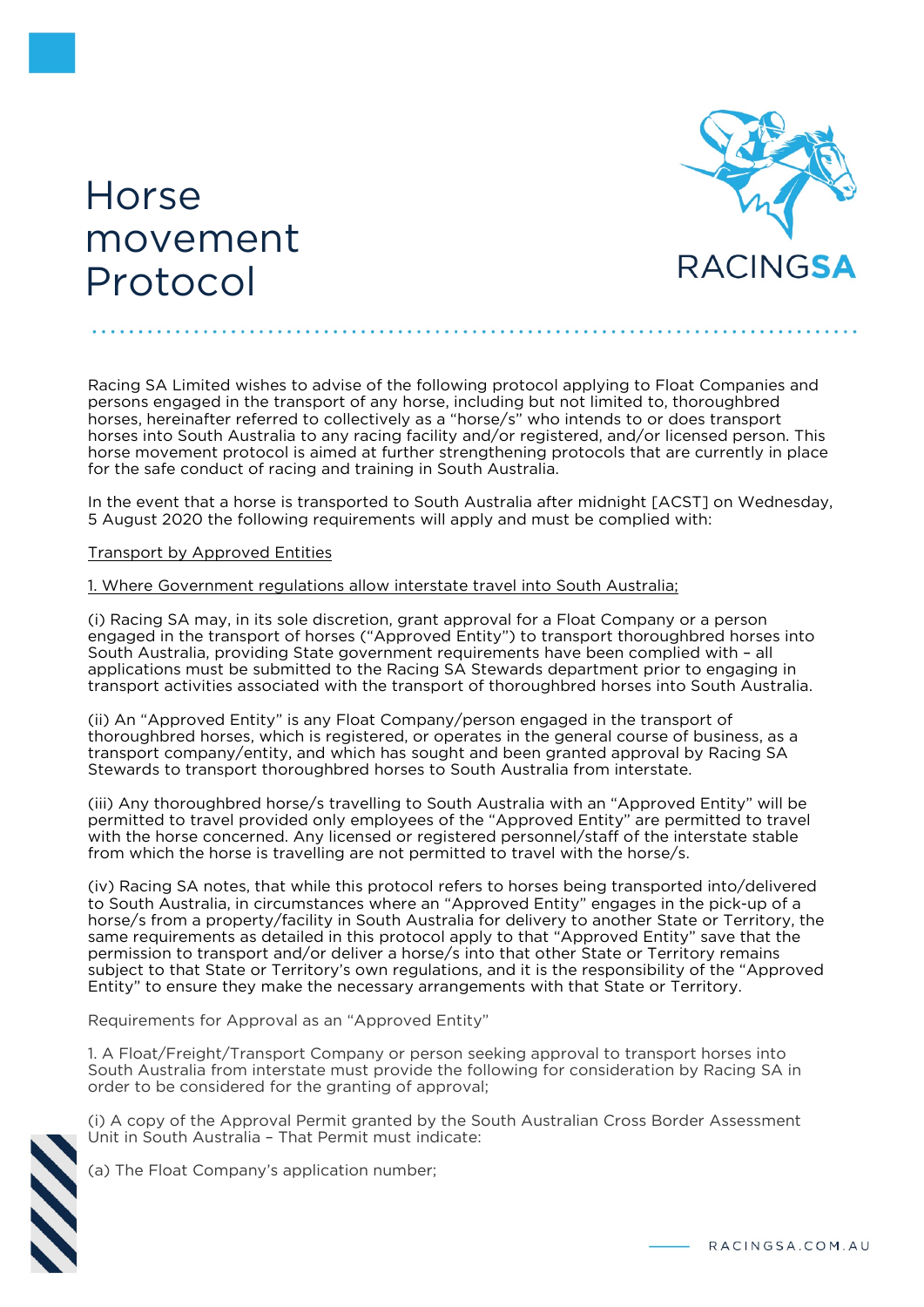(b) Confirmation that the application was assessed as ESSENTIAL under the category "Transport and Freight Services";

(c) The date until which approval is granted.

(ii) A written undertaking by the Float/Freight/Transport Company or person that they agree to maintain records of close contacts while travelling in South Australia.

(iii) A written undertaking by the Float/Freight/Transport Company or person that they agree to adhere to and comply with any government and Racing SA requirements in respect of any approval granted.

2. A Float/Freight/Transport Company or person granted approval by Racing SA must ensure that they comply with any conditions of the permit issued by the South Australian Cross Border Assessment Unit in South Australia and must also advise Racing SA immediately if the permit granted is withdrawn/revoked or otherwise varied by the issuing authority.

3. Racing SA reserves the right, in their sole discretion, to withdraw/vary, at any stage any approval granted to a Float/Freight/Transport Company or person, regardless whether such Float/Freight/Transport Company or person is in possession of a relevant permit issued by a State government authority.

Operational/Logistical conditions/requirements applicable to "Approved Entities" 1. It is the responsibility of Transport Drivers/Freight Drivers of an "Approved Entity";

(i) To provide to Racing SA, in advance, and prior to departure to South Australia, a "Driver Sheet"/"Itinerary" which discloses/details;

(a) All pick-up locations enroute to South Australia.

(b) All pick-up times in respect of (a) above, enroute to South Australia.

(c) The location name of pick-up, and the location name of delivery.

(d) The name/s of the horse/s being picked up for transport.

(ii) To make prior arrangements with the Trainer or such other nominated/agreed person in South Australia in respect of a drop off point for the horse/ being transported, and

(iii) To ensure that they do not access, under any circumstances, "Licensed Training Premises" in South Australia when delivering thoroughbred horses (unless otherwise approved by Racing SA Stewards). For the avoidance of doubt, "Licensed Training Premises" includes any thoroughbred racing stable, training facility, race club, spelling facility or such other premises/facility as determined by Racing SA Stewards.

(iv) To ensure, when delivering a horse into South Australia, that he/she, on arrival at the prearranged drop off point, and when leaving the float/vehicle wears, at all times, a Face Mask and gloves.

(v) To ensure, when delivering a horse into South Australia, that he/she, on arrival at the prearranged drop off point, only leave their vehicle at that drop off point for the purpose of safely opening the door of the float/vehicle to enable the horse/s to be removed by the local staff member/s in South Australia.

(vi) To ensure that once the door has been opened, they remain within the float/vehicle cabin until the local South Australian staff member of the stable where the horse is to be delivered to, takes delivery of the horse being transported.

(vii) To ensure they only leave the float/vehicle cabin after the removal of the horse/s concerned by the local staff, and then only for the purpose of closing the float/vehicle door securely and engaging in any required disinfecting practices.

2. When being transported by an "Approved Entity" - the equipment used for, or on, the horse (e.g. head collar and lead) must be the property of the stable/owner and not that of the "Approved Entity" and such equipment must be thoroughly cleaned and disinfected before and after transportation to minimise any risk of COVID-19 being spread within the environment.